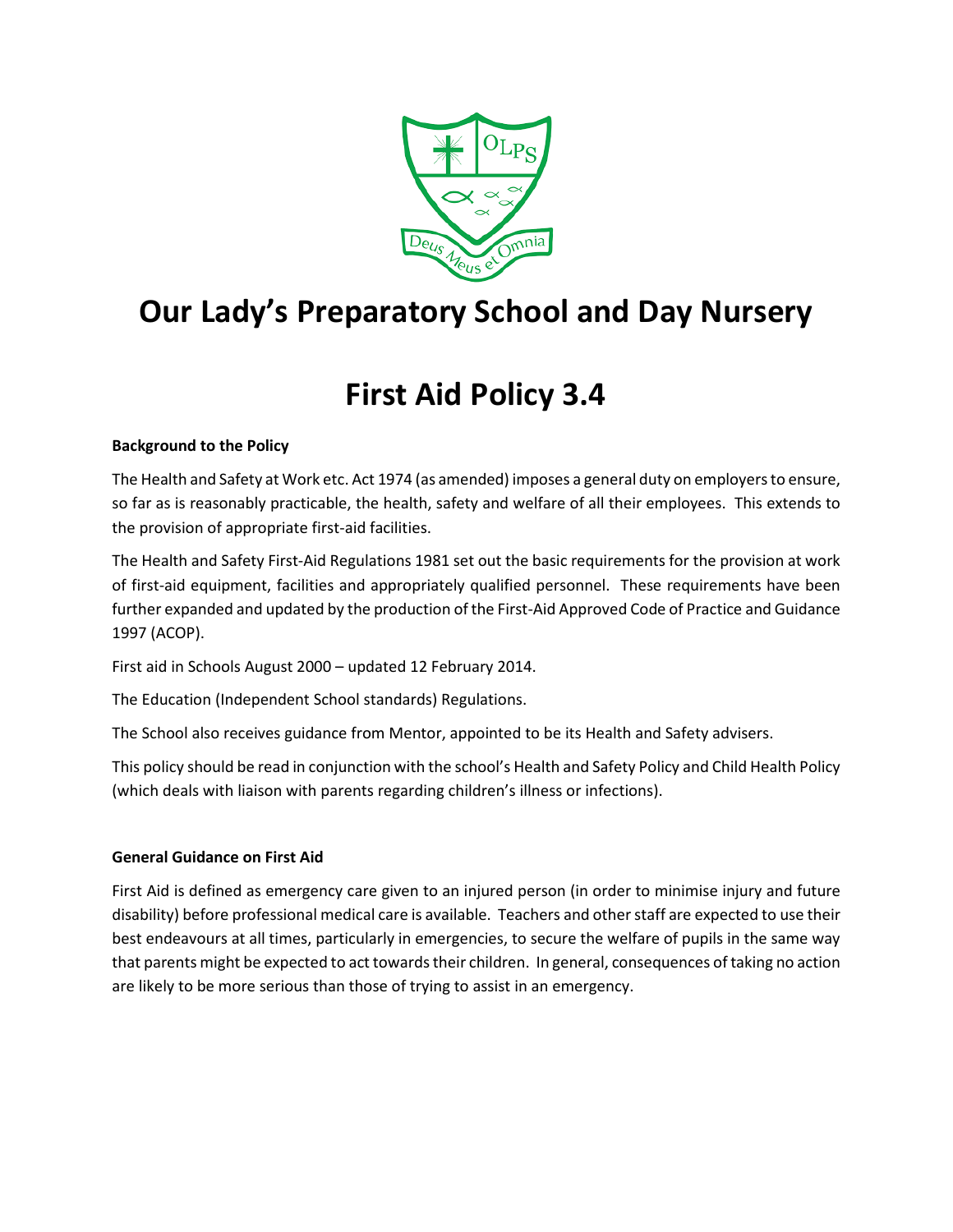#### **Risks**

A risk assessment of First Aid needs is necessary to ensure adequate provision is available.

This should include:

- The identification of pupils with specific conditions e.g. asthma, allergies etc.
- The identification of specific hazards in school.
- When to call for further help.
- The documentation of necessary treatment given.

#### **Responsibilities**

The ultimate responsibility for Health and Safety, which includes First Aid, at Our Lady's rests with the Trustees.

- The Headteacher is responsible for putting the policy in place, including informing staff and parents.
- All staff, and those parents with responsibility for children in school, should be aware of available First Aid personnel, facilities, and the location of First Aid boxes and information.
- First Aid provision must be available at all times, including out of school trips, during PE and other times the school facilities are used e.g. Parents' Meetings.
- There is always at least one person in each area of the School/Nursery with First Aid training.
- Adequate First Aid cover will be provided in all school buildings, as well as during break times. In the unlikely event it is necessary to leave a staff member alone e.g. during a PE lesson then they must have access to a Teacher/Staff Member on call in order to summon help if required.
- If a staff member is alone on a school trip, then they must have immediate access to a telephone in order to summon help.
- First Aiders must have attended a recognised First Aid Course and attend refresher courses every 3 years. They will be reliable, have good communication skills, an ability to cope with stress and able to absorb new knowledge.
- The majority of qualified staff will hold a recognised Paediatric First Aid Qualification (12-hour course) particularly those working with the children in Early Years Foundation Stage (EYFS).
- First Aid does not include the administration of medicines, although there is no legal bar to doing so where appropriate. Those who dispense it should have a reasonable understanding of what is involved. First Aiders can use Epipens/Jext Pens (or similar) if trained to do so.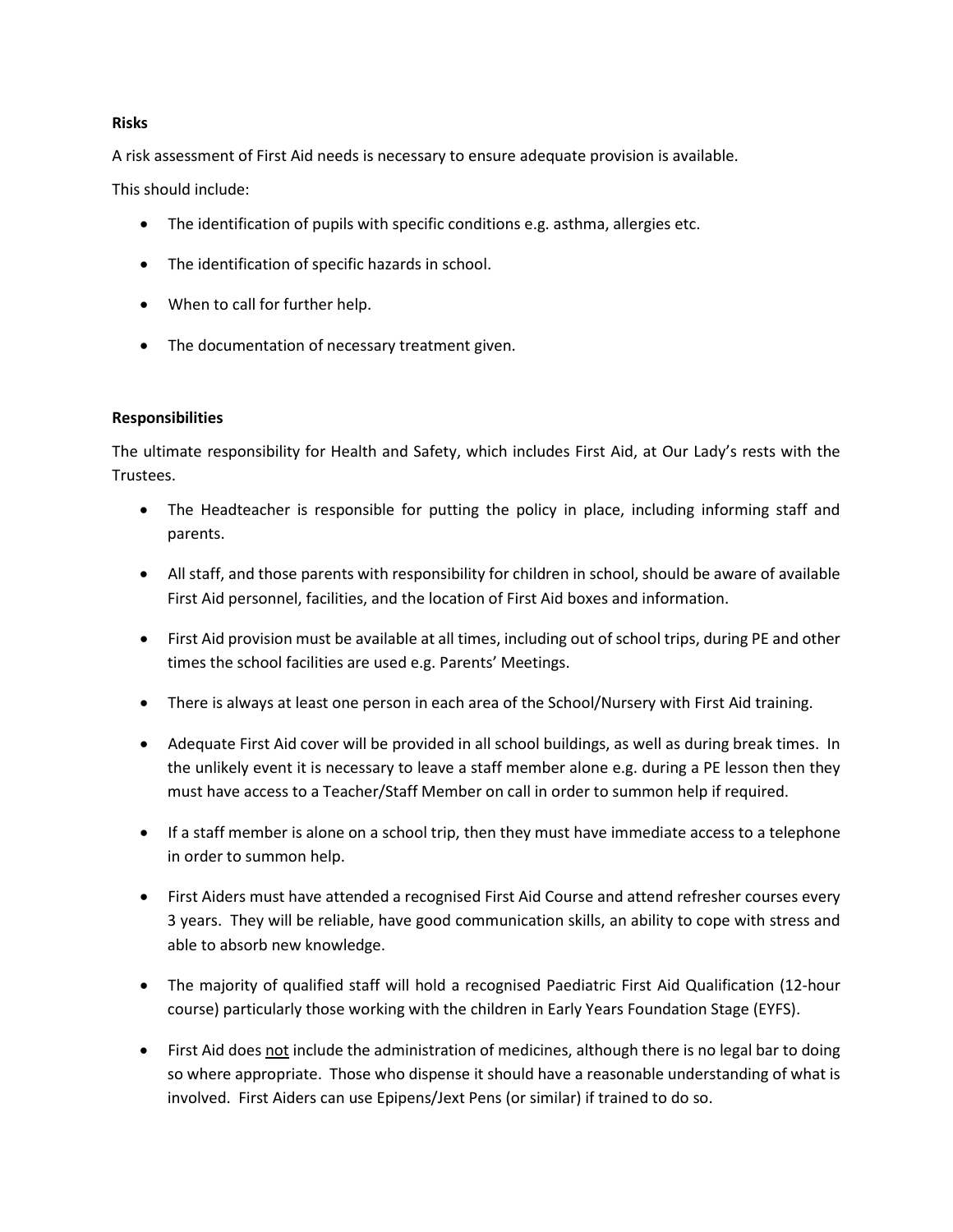- It is the responsibility of the Headteacher, to ensure good First Aid practice is being carried out within the school and at events and activities organised by the school.
- All staff should have First Aid awareness.

#### **Within the Our Lady's buildings, First Aid Cabinets are situated:**

- In the First Aid room
- In the Main kitchen.
- In the Nursery.
- First Aid Kits are available for use during PE lessons and off- site educational visits.
- The contents of the First Aid Cabinets/Kits are regularly checked and maintained.

#### **Reporting and Recording of Accidents**

Our Lady's School recognises that we have a duty to report incidents that involve the:

- Health & Safety at Work Act 1974
- Social Security Regulations 1979
- Health and Safety First Aid Regulations 1981
- Reporting of Injuries, Diseases and Dangerous Occurrences Regulations 2013 (knowns as RIDDOR)

An unreliable accident / incident reporting system, or the under-reporting of near miss incidents may lead to dangerous occurrences recurring which may result in personal injury to staff, parents or visitors.

All such accidents involving an EYFS child must be reported to Ofsted within 14 days.

#### **First Aid Procedures**

- At Our Lady's School, we make every effort to minimise the risk of accidents but we recognise that accidents may still occur.
- All accidents to pupils, staff, parents and visitors, no matter how small will be reported to the Headteacher, Deputy Headteacher, Nursery Manager or Deputy as soon as possible after the accident took place.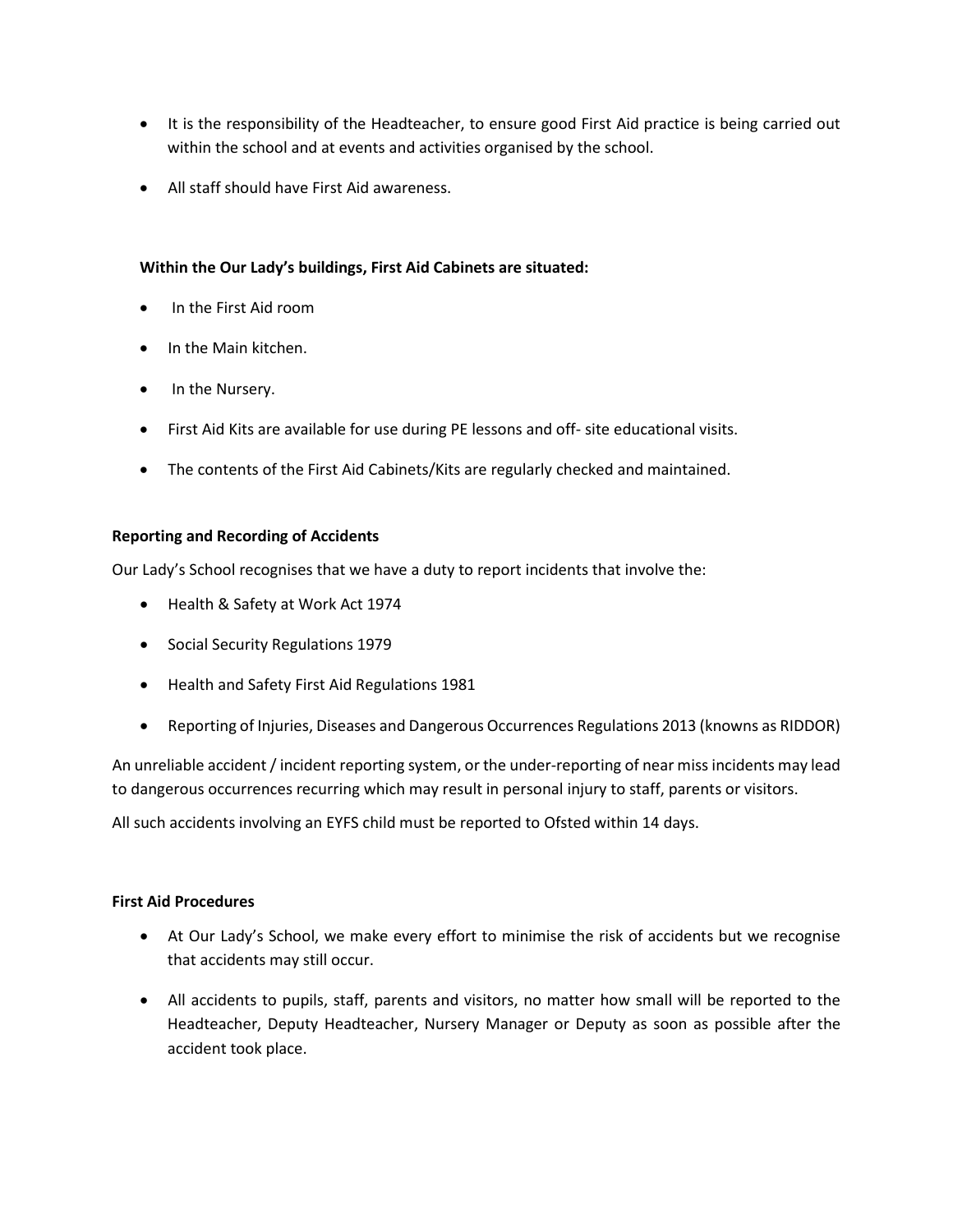- The First Aider present will deal with the accident and treat any injuries as required. If the person on scene is not qualified in Paediatric First Aid, a member of staff with the requisite qualification should be sought. With regard to a possible serious incident, a second opinion and a Paediatric First Aider should be sought. SLT must be immediately informed. They should then become the 'Appointed Person'.
- If a child is ill in class radio contact will be made with the Office. Or, if appropriate, the child will walk down to Reception with either a TLA or another child (age and illness dependent). The Main Office staff will then assess the situation and follow agreed procedure.
- Once the individuals have been treated, all details regarding the accident will be recorded in the Accident Book or on an Accident Form, including any treatment given, by a member of staff.
- An investigation into the accident should be undertaken immediately or certainly before the end of the day on which the accident occurred.
- An Accident Book is kept in the First Aid room and school pupils and Nursery children have individual accident forms. The First Aider is required complete the relevant sections.
- Minor accidents and injuries to children are reported to parents / carers when a child is collected at the end of the day. The parents / carers are required to sign the form at this time.
- Inhalers (mild asthma etc.) are kept in the School Office. Other significant medication may be stored with the pupil or in the classroom under the supervision of the teacher if required.
- Accidents requiring further treatment or causing any concern to staff should be reported to parents/carers by telephone as soon as possible.
- RIDDOR record books must be kept for a minimum of three years after the date of the last incident in the book. However good practice recommends keeping them for at least 6 years in order to allow time for any civil litigation to be made.

#### **First Aid Guidance Notes for All Staff**

#### **Anaphylaxis (Anaphylactic Shock) - severe allergic reaction**  Symptom**s:**

- Apprehension
- Sweating
- Feeling of Faintness
- There may be a burning sensation around the mouth
- A sensation of having a "lump in the throat" that may progress to hoarseness indicating swelling of vocal cords. Airways may be obstructed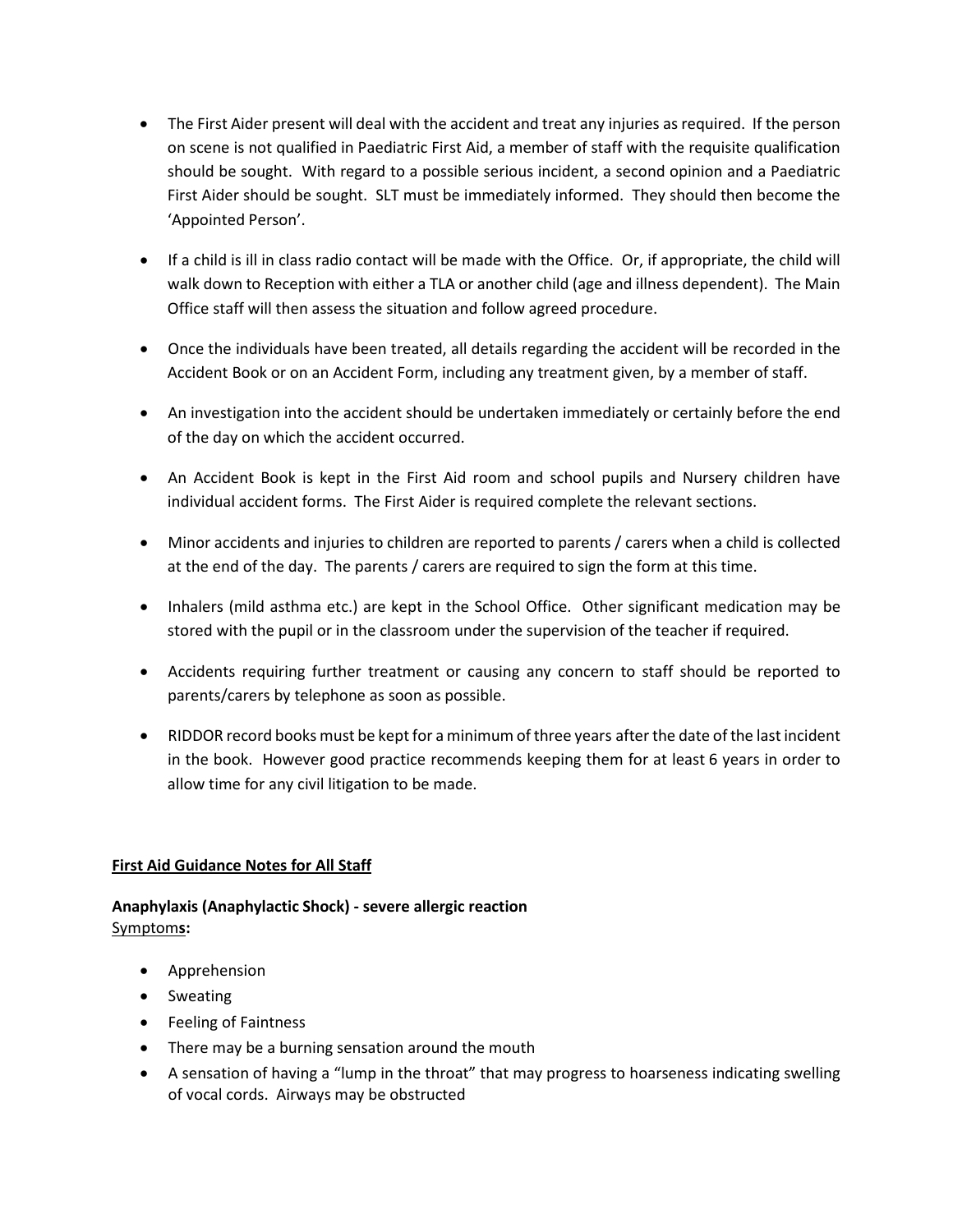- Headache
- Dizziness

#### **Immediate Treatment is required in cases of Anaphylaxis:**

- Stay calm get help contact a trained member of staff.
- Place child on floor in sitting position to help relieve any breathing difficulties.
- Call an ambulance.
- **Requires Adrenalin Injection** (to be administered by a trained member of staff)

#### **Storage, administration and disposal of Adrenalin**

- Parents to ensure supplies are maintained
- Store in a place known to all staff
- Dosage as specified by GP
- Dispose of syringe in jar or sealed container.
- Record date, time and action taken

#### **Hypoglycemia -** relevant to children / pupils with Diabetes

Hypoglycemia occurs suddenly when the blood glucose levels fall below 4mmol.

#### **Common signs and symptoms are:**

- Pale or ashen skin
- Dizziness
- Confusion
- Feeling weak
- Feeling hungry
- Sweaty
- Shaking/trembling
- Nausea

Hypoglycemia can occur because of the following:

- Too much insulin
- Not enough food to fuel an activity
- Cold weather/hot weather
- Missed meals or snacks
- A missed or delayed meal/snack
- Vomiting

#### **What to do if hypoglycemia occurs:**

Pupil may be able to self-administer. If not, immediately give the pupil something with high sugar levels to consume e.g. Glucose tablets x 3, fresh fruit juice, or high-sugar drink (about 100 ml).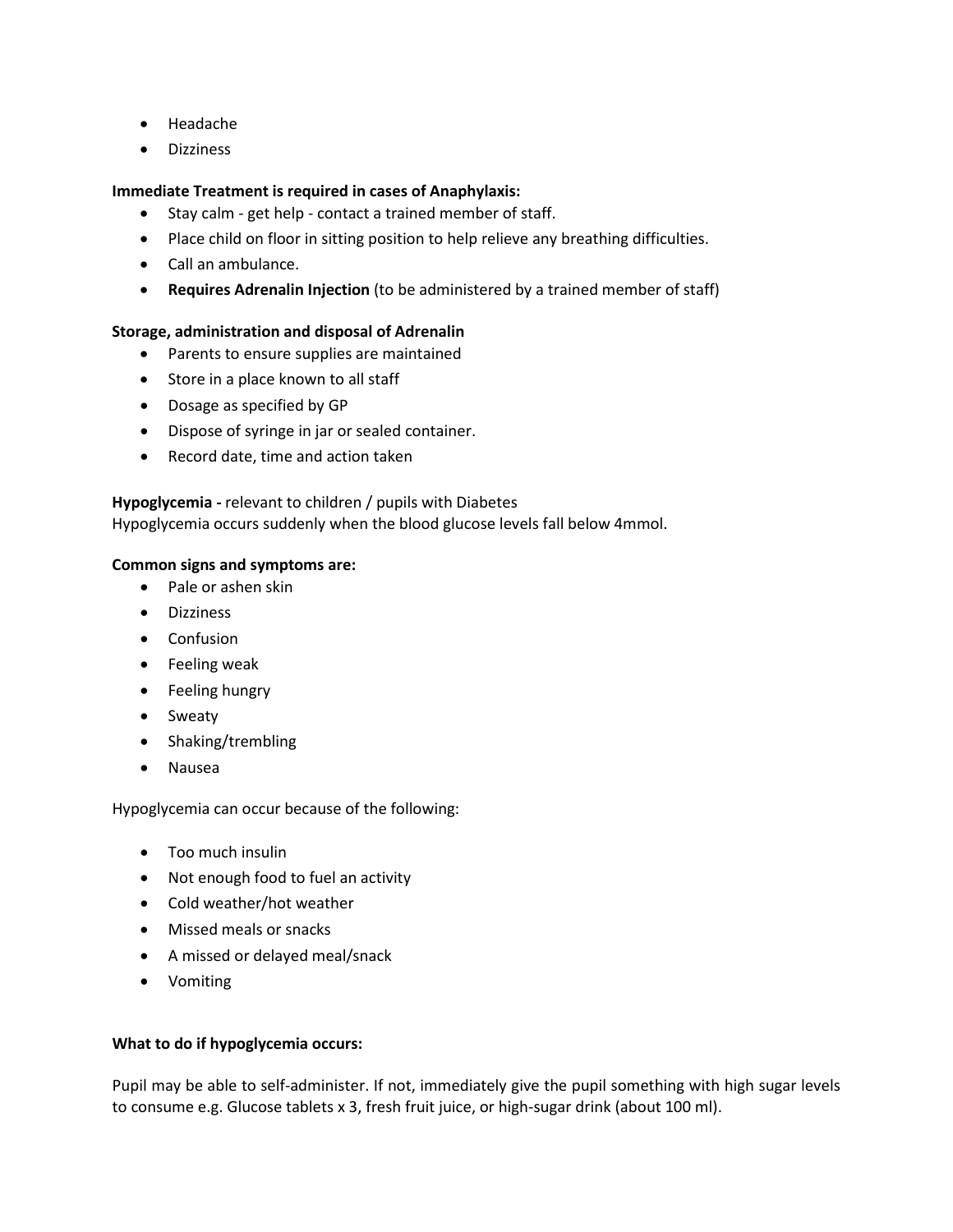Follow this with some starchy food to prevent the blood glucose from dropping again e.g. sandwich or cereal bar, fruit or two biscuits (such as garibaldi or ginger nuts).

If still showing hypoglycemic symptoms after 15 minutes, the child should consume food with high-sugar content.

"Hypo stop" can be massaged into the child's cheek if they are too drowsy to take anything themselves (check if this is kept in school for the relevant pupil).

If the child is unconscious, do not give her anything to eat or drink and telephone 999 for an ambulance. The parents/carers should also be contacted immediately using their emergency contact numbers held by the main office.

#### **Procedure for calling an ambulance**

The First-Aider decides if emergency services should be called, based on assessment of the ill or injured person. If so, telephone 999 directly or instruct the school office to do so.

Headteacher, Nursery Manager or Deputy Headteacher **must** be informed immediately.

- The senior staff member will telephone for ambulance if the main First-Aider has not done so.
- Confirmation will be provided to the main First-Aider that ambulance is on its way, confirming anticipated ETA.
- Appoint a member of staff to wait for the ambulance in the front car park and to direct emergency staff promptly on arrival.
- The parents / carers will be contacted and updated on the situation.
- Appoint senior member of staff to accompany child to hospital and wait until parents arrive (once no longer required, the member of staff should return to school by taxi).

At all stages of the above procedure, there must be no delay.

#### **Procedures when treating minor injuries and cleaning up bodily fluids**

- All staff should take precautions to avoid infection and must follow basic hygiene procedures.
- Staff have access to single-use disposable gloves, disposable aprons and hand washing facilities, and should take care when dealing with blood or other body fluids and disposing of dressings or equipment.
- Staff should cover all open cuts, scratches, sores etc. (on their own body) with waterproof dressings before handling the above.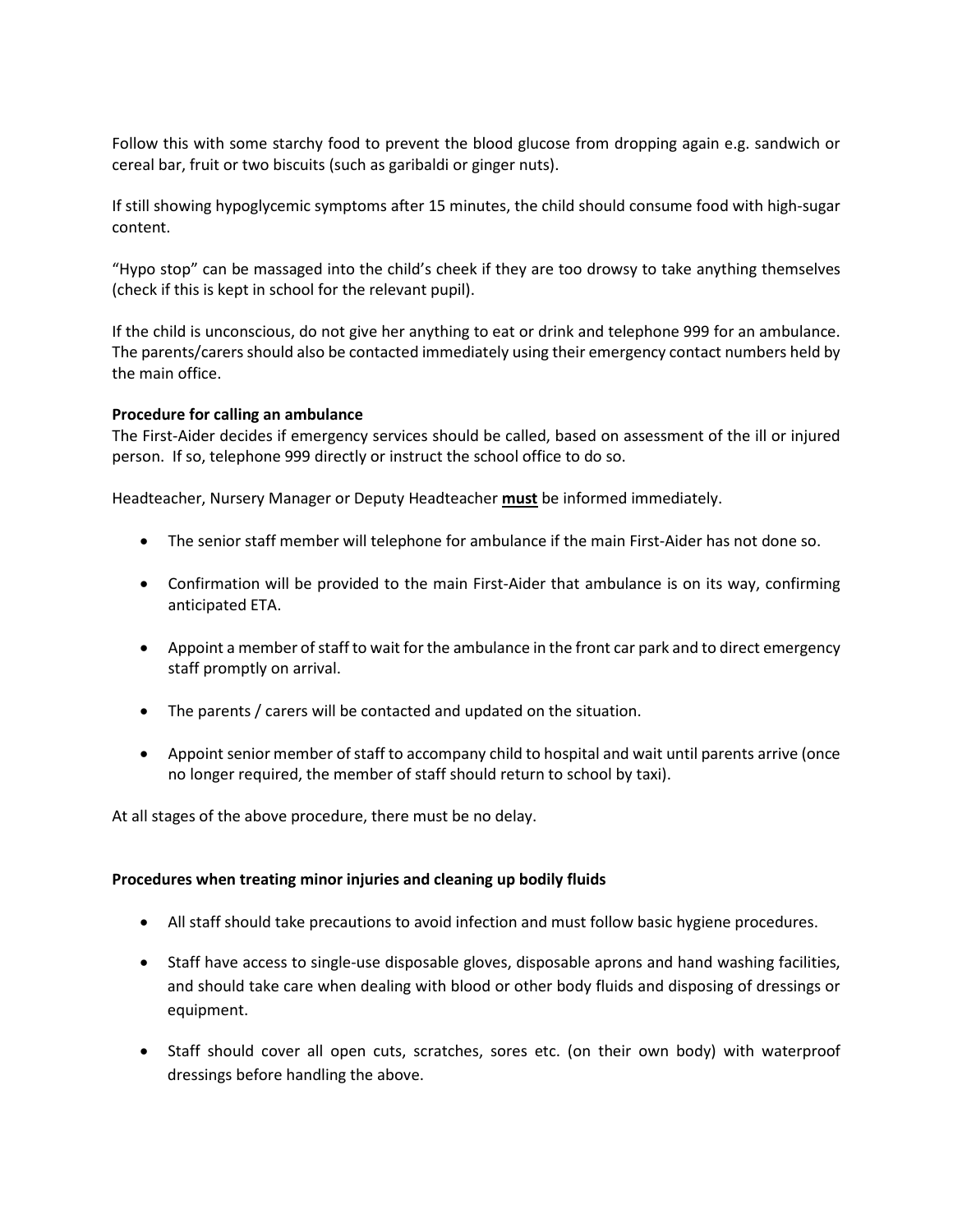#### **Covid-19**

All staff should take precautions to avoid infection. PPE is available both in the Nursery and the School if a suspected case is encountered. Practice includes isolating the pupil, ventilating the room, informing a senior member of staff and calling parents immediately.

The recognised body (PHE, for example) will be informed if there is a confirmed case.

#### **Appointed Person for any particular incident**

- The "Appointed Person" has the responsibility of taking charge during an incident and summoning help if needed.
- At Our Lady's School, each qualified member of staff is able to assume the responsibilities of the Appointed Person.
- The maintenance of the First Aid Cabinets / Kits is the responsibility of **all senior staff.**

In the event that any members of staff notice that the First Aid Cabinets/Kits need additional supplies, this should be relayed to the School Office immediately, so this can be rectified.

#### **Reporting of Injuries, Diseases and Dangerous Occurrences Regulations 2013 (known as RIDDOR)**

#### **Incidents that require reporting under RIDDOR:**

- Accidents resulting in death or major injury
- Accidents which prevent normal duties for more than 3 days
- Loss of consciousness due to asphyxia or absorption of harmful substances
- Fractures / Dislocations
- Amputation
- Loss of sight temporary or permanent
- Chemicals or hot metal burn to eye
- Penetrating eye injury
- Electric Shock
- Injury leading to hypothermia
- Unconsciousness needing resuscitation / hospital admission for over 24hrs.

This Policy should be read in conjunction with the Our Lady's health & Safety Policy, Medication Policy, Procedure when signing in medicine, Sudden Infant Death Syndrome Policy, Risk Assessment Policy and the Child Protection (Safeguarding) Policy.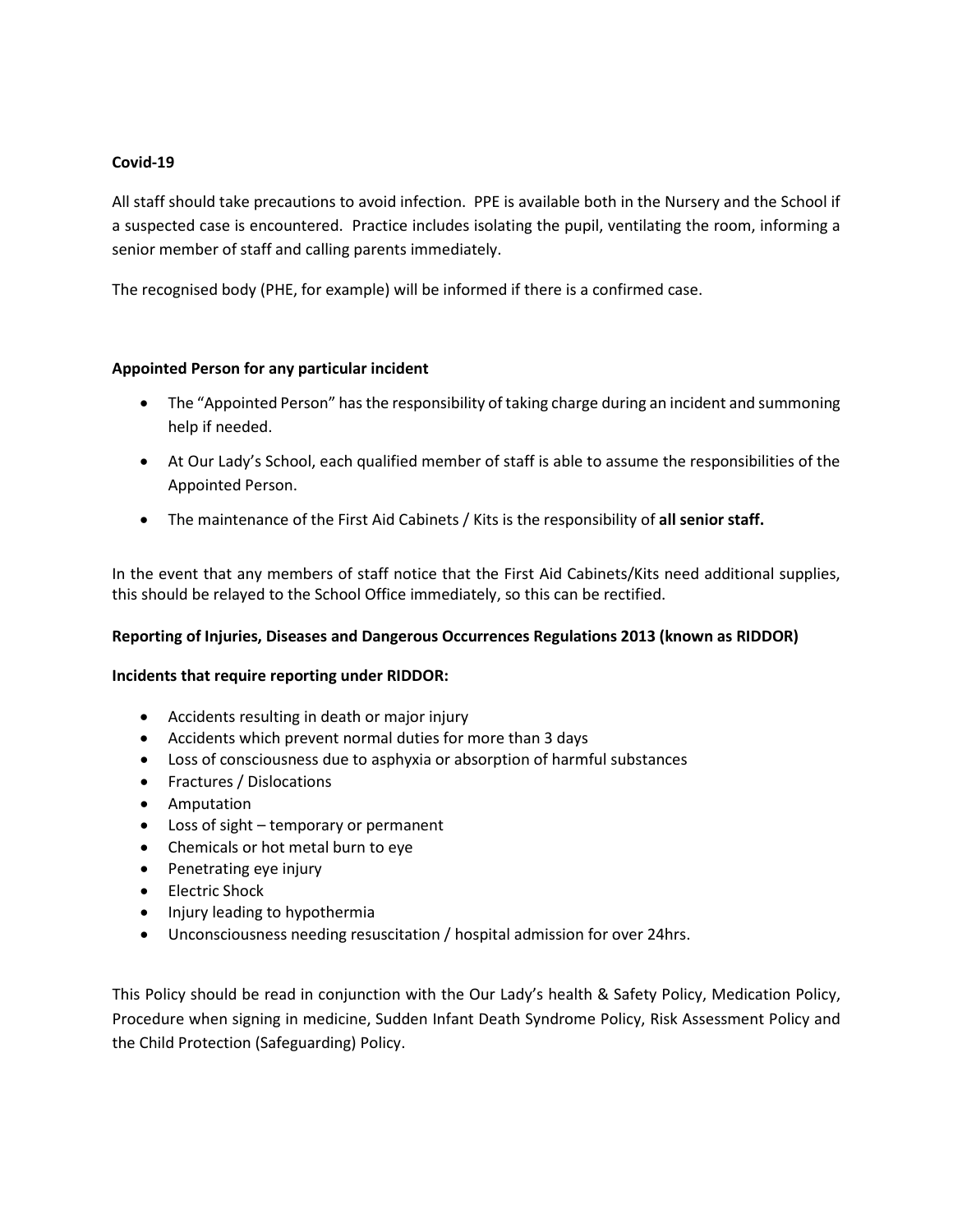#### **Monitoring & review**

The School will review this Policy every year and any guidance or advice published by the Public Health England, the Department of Health / NHS Direct, HSE, ISI and/or other relevant bodies will be monitored on an ongoing basis, in the event that ad-hoc amendments or revisions are appropriate outside of this timeframe.

#### **Reviewed: 6 December 2021**

**Signed:**

Michael Stone

**M A Stone, Headmaster To be reviewed: 12 months from "Reviewed" date**

#### **Full Paediatric First Aid Trained Staff as of December 2021**

| Caroline Budd           | Susan Barton-Taylor      |
|-------------------------|--------------------------|
| Anna Conte              | Jane Blackford           |
| Lauren Daly             | Melanie Boyer            |
| Maria Day               | <b>Simon Cassell</b>     |
| Jane Fraser             | Rebecca Chadd            |
| Donna Hammann           | <b>Barney Cooper</b>     |
| Dawn Hester             | Claire Fordham           |
| Aleigha Hines           | <b>Bev Fuller</b>        |
| Nina Hollier            | Kim Gill                 |
| Jessica Hughes          | Elaine Goddard           |
| Natalie John            | Jenna Greenwood          |
| Kira King               | Leah Hawkins             |
| Penny Pearce            | Anne Levy                |
| <b>Rhiannon Pomroy</b>  | Anastasia Manola         |
| Siannah Rayment         | Simone Marr              |
| Ellen Scott             | Callum McKay             |
| Lisa Scott              | <b>Juliette Millard</b>  |
| Emma Sealey             | <b>Heather Pead</b>      |
| <b>Cheryl Silver</b>    | Nicholas Reardon         |
| Claire Taylor           | Sarah Robey              |
| Clare Underwood         | Leah Steel               |
| Autumn Whitmarsh-Ford   | <b>Michael Stone</b>     |
| <b>Megan Winstanley</b> | Diane Taylor (Nov 21)    |
| Janet Allen             | <b>Kim Wales</b>         |
| Joanna Arnold           | <b>Wendy Wessendorff</b> |
| Nikki Artis             |                          |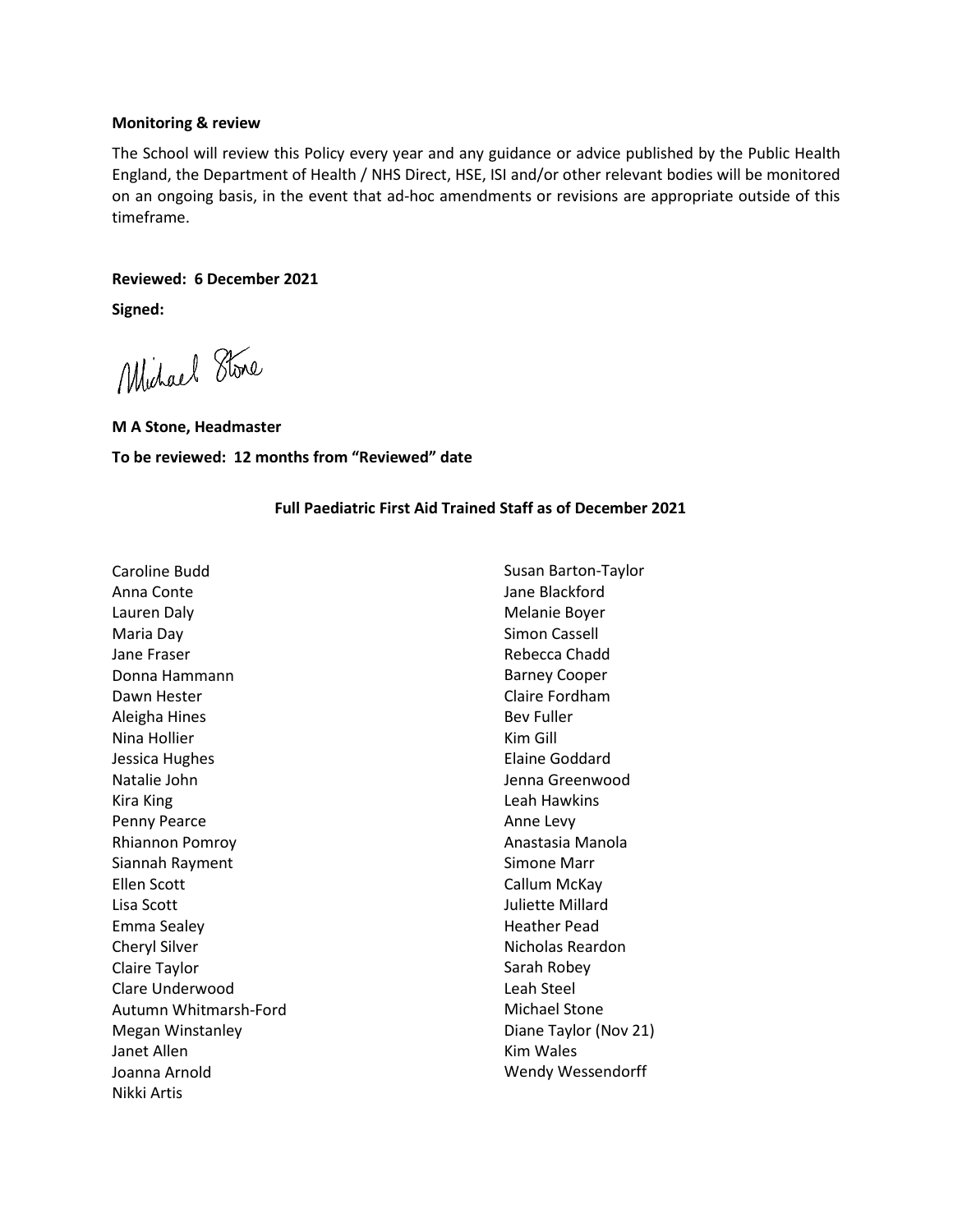

## **Our Lady's Preparatory School and Day Nursery**

# **Medication Policy (including procedures for signing-in and administering medication) 3.5**

#### **Background to the Policy**

In the event that a child attending Our Lady's requires prescribed medication, pain relief or teething gel during the day, written permission needs to be given by a parent for such medicines to be administered.

Medication can only be administered by the senior members of staff authorised by Our Lady's Management and should also be witnessed by a qualified member of staff where reasonably possible.

#### **Prescribed Medication**

The relevant details for prescribed medication provided by parents, to be given to their children, are recorded on the form for this purpose. Certain senior staff members are authorised to complete this form, which must be signed by parents, and the staff-member counter-signs the form.

The details recorded on this form must include:

- the full name of medication;
- the explicit dosage to be administered (which will not be exceeded unless accompanied by a doctor's authorising letter);
- any storage instructions to be followed; and
- the exact times for administering, so that the form can be referred to during the day as required.

The parent/guardian will be asked to verify the completed medicine form as the staff member will talk them through the form before it is signed by both parties.

All medicine forms must be signed again by the parent/guardian when the child is collected regardless of whether the medicine has been administered or not. The key person should ensure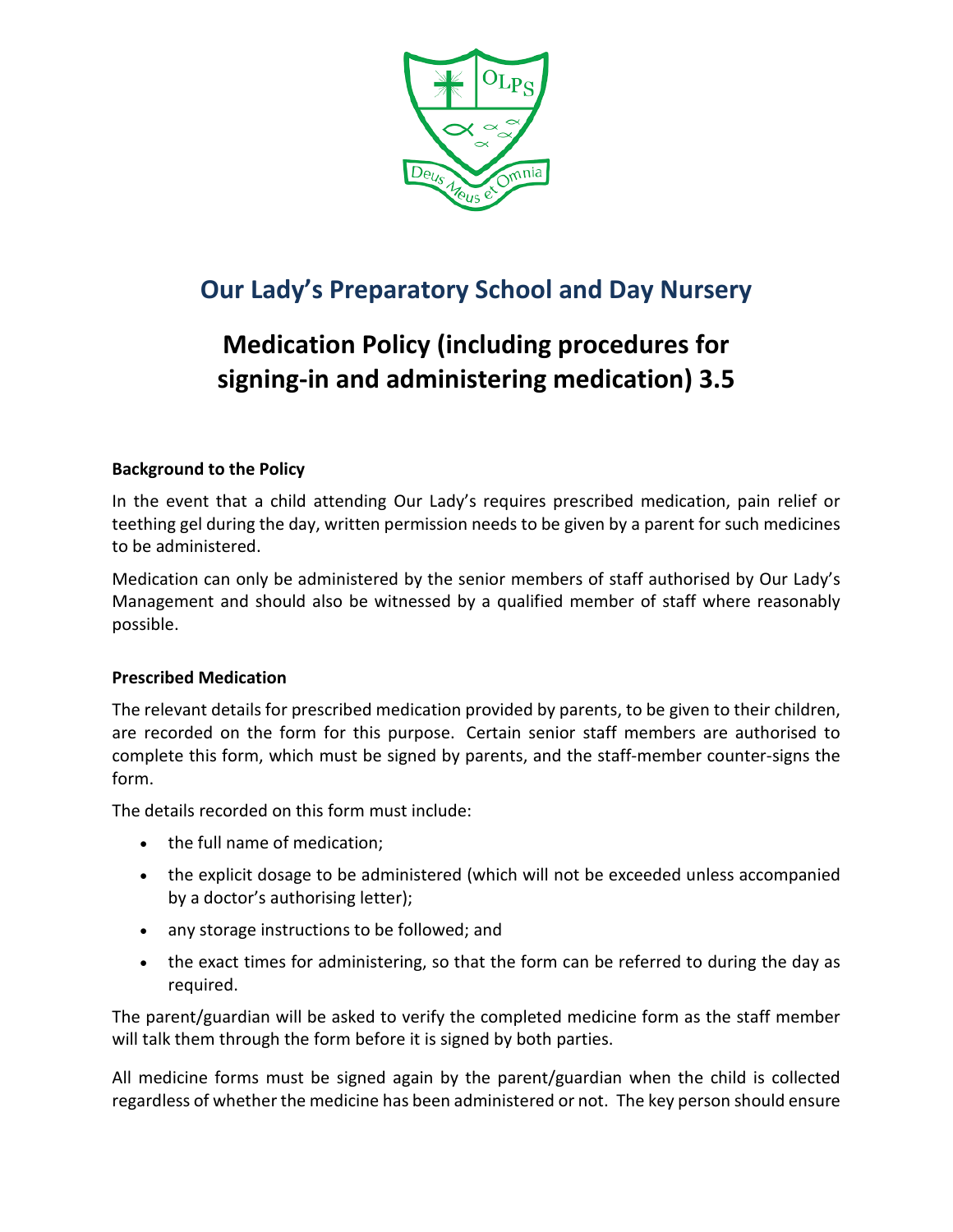this happens during the handover when the child is collected and that the medicine is given back to the parent(s).

The following principles apply and must be satisfied for prescribed medication to be administered by Our Lady's staff:

- Our Lady's staff can only administer medication prescribed by a Medical Doctor in the UK.
- Any child who has been prescribed medication by a doctor, that they have not taken before will be expected to have received the first dose at least 24 hours before they come in to Our Lady's, in order to ensure the child does not have any allergic reaction to the medication.
- Medication needs to be supplied in its original packaging, labelled with the child's name and must display the original label affixed by the dispensing pharmacy.
- Medicine must be both within its expiry date and be in line with the child's age and the "course of medicine dates" on the dispending pharmacy label, as the staff member signing in the medication will verify this.
- Cough medicine will not be administered unless prescribed by a doctor.
- Medicines containing aspirin will only be given if prescribed by a doctor.

When administering the medicine, the staff named in the list below can ask any qualified member of staff to witness or a named person from the authorised list.

If in extenuating circumstances (e.g. inhalers, trips off site etc.), there is no qualified staff available and the child may otherwise suffer from a delay in administering medicine, the named staff member should use their judgement and ask a competent member of staff to witness the administering of the medicine.

Parents are required to complete an updated medical record form annually (usually at the beginning of the Autumn Term) as well as informing the School/Nursery of any (additional) health needs. Parents are required to inform the School of any health information when their child joins, and regularly keep the school up to date.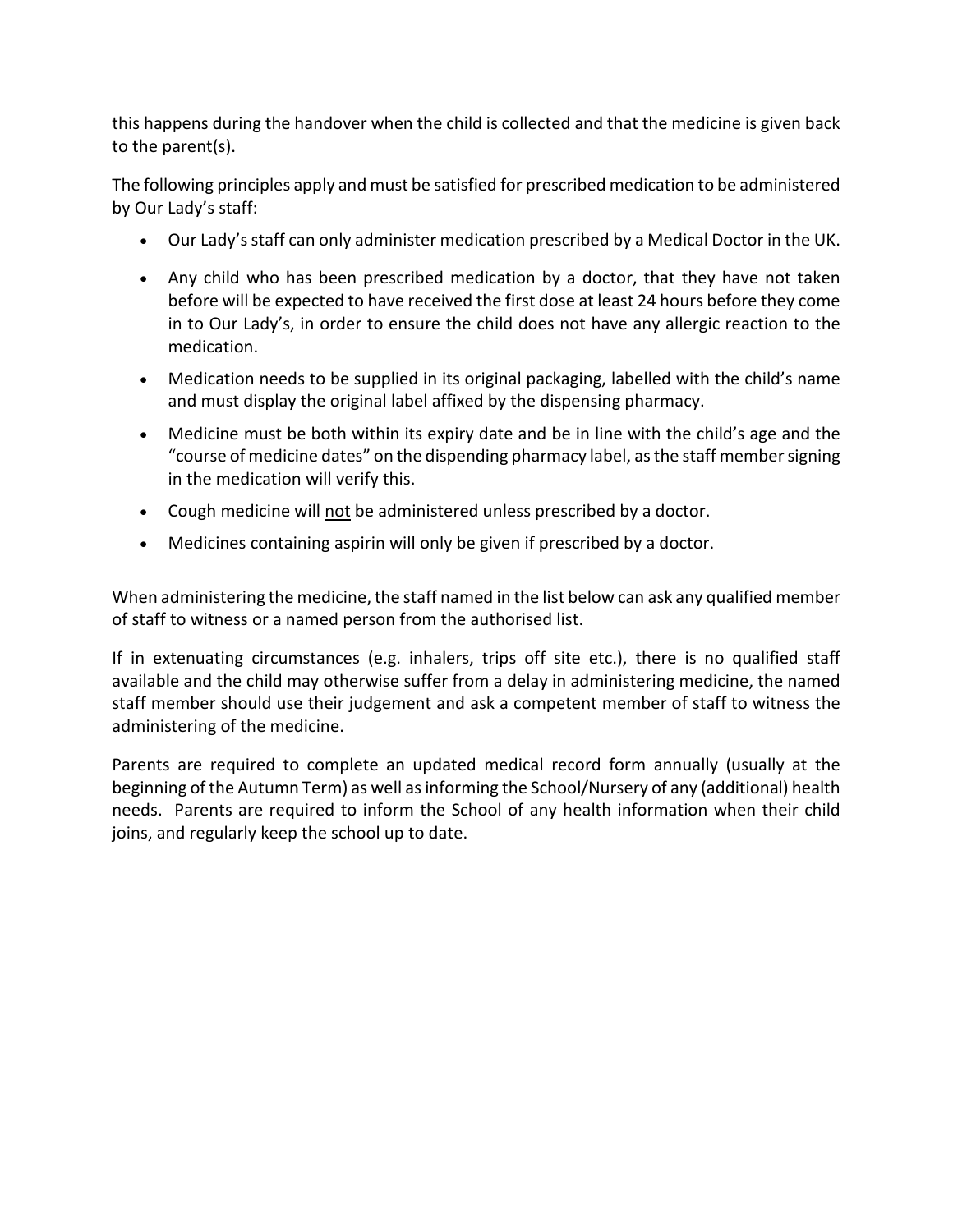#### **Procedure for Signing in and Administering Medicine**

| <b>Name</b>          | Title / Role              | <b>Can Administer</b> |
|----------------------|---------------------------|-----------------------|
| Michael Stone        | Headmaster                | Y                     |
| Simon Cassell        | Deputy Headmaster         | Y                     |
| Nina Hollier         | <b>Nursery Manager</b>    | Y                     |
| Claire Taylor        | Deputy Nursery Manager    | Y                     |
| Joanne Arnold        | Director of Studies       | Y                     |
| Melanie Boyer        | <b>SENDCo</b>             | Y                     |
| <b>Cheryl Silver</b> | Senior                    | Υ                     |
| Lauren Daly          | Third in Charge (Nursery) | Υ                     |
| Nikki Artis          | Holiday Club Manager      | Υ                     |
| <b>Bev Fuller</b>    | Admin Staff               | Υ                     |
| Anne Levy            | <b>Admin Staff</b>        | Υ                     |

Until further notice, medicine may only be signed in and administered by the following members of staff:

#### **Pain Relief**

During the day, if required, one dose of Calpol (or equivalent) can be administered to a child by staff, as long as prior consent has been given by parents on the general consent form which is updated annually at the beginning of the year.

Under normal circumstances pain relief and teething gel can only be signed in on an "if needed basis". Reference must be made to the time of any dose given prior to the child being brought into Our Lady's, by contacting the parent / carer if required.

Parents will be contacted before a dose is administered, so they are aware that their child requires pain relief and can authorise such treatment (as well as to make them aware in the event that the child requires early collection under the Child Health and Exclusion Policy).

If, in extenuating circumstances, a child's temperature is dangerously high and parents cannot be contacted by telephone, the Nursery Manager, Deputy Manager, Head Teacher or Deputy Head may take the decision to administer Calpol (or equivalent) prior to speaking with the parents. This decision will only be made if the professionals above feel that the child is in medical danger and such intervention / treatment is necessary.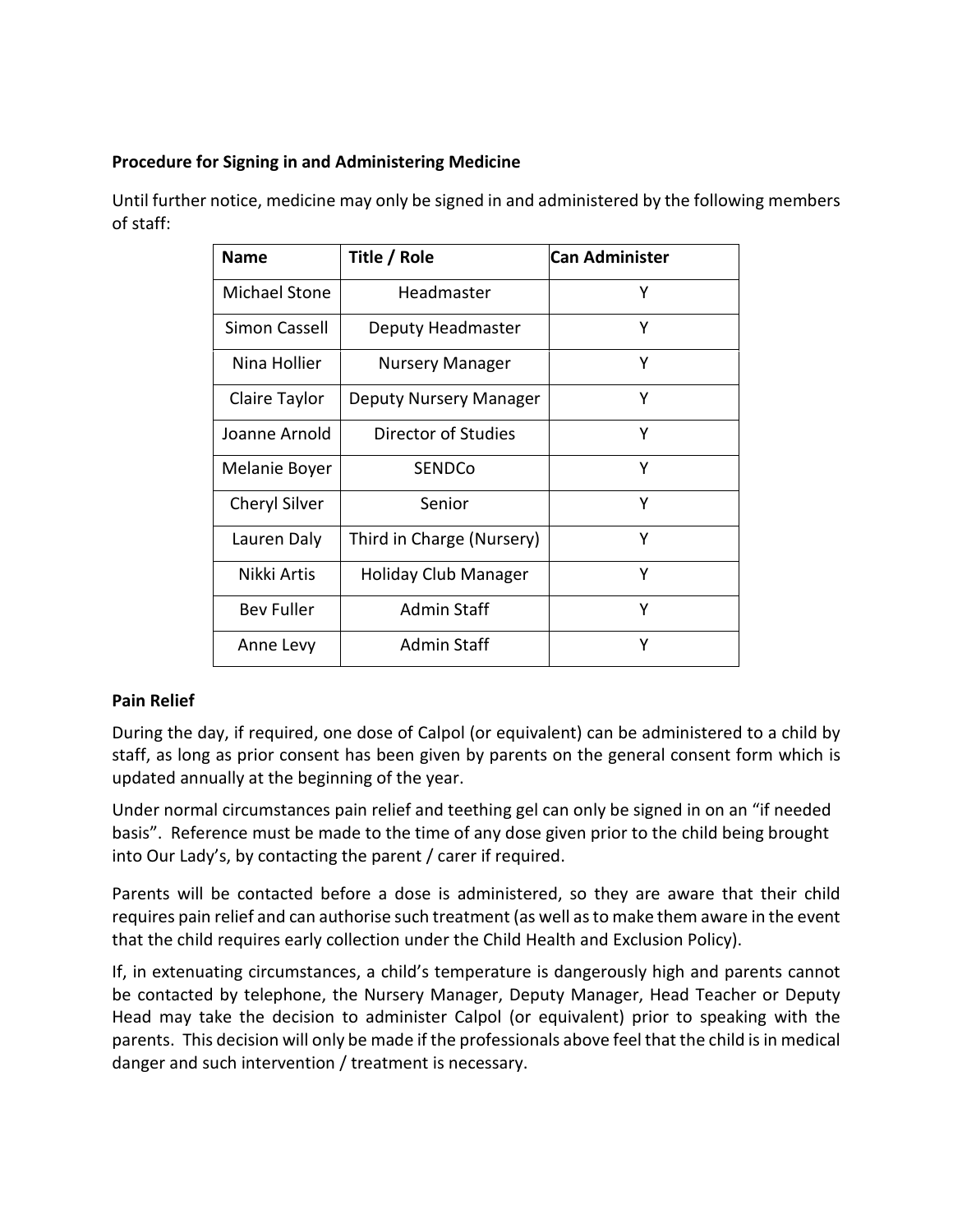As stated above, cough medicine and medicines containing aspirin will not be administered unless prescribed by a doctor.

*This Policy should be read in conjunction with the Child Health and Exclusion Policy.*

#### **Monitoring & review**

Our Lady's will review this Policy every year and any guidance or advice published by Public Health England, the Department of Health / NHS and/or other relevant bodies will be monitored on an ongoing basis, in the event that ad-hoc amendments or revisions are appropriate outside of this timeframe.

#### **Reviewed: 26 July 2021**

**Signed:**

Michael Stone

**M A Stone Headmaster**

**To be reviewed: 12 months from "Reviewed" date**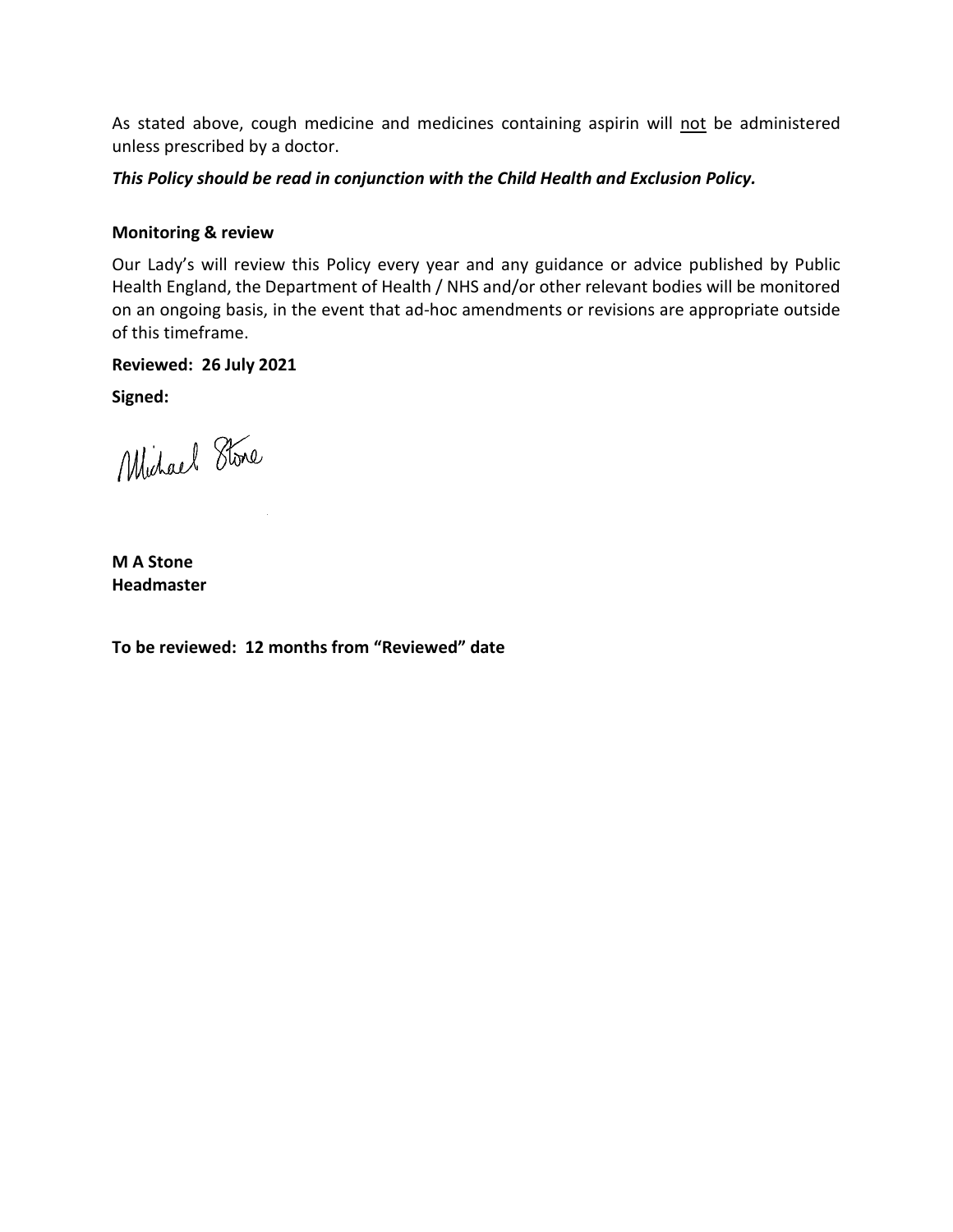

## **Our Lady's Preparatory School and Day Nursery**

## **Child Health and Exclusion Policy 3.2**

#### **Background to the Policy**

It is the aim of Our Lady's to help maintain the health of both children and staff. Children must not attend Our Lady's if they have a temperature or feel generally unwell. If your child has been unwell, or has taken any medicine in the 24 hours before attending, please inform a member of staff.

For medication to be administered during the day, permission must be given by parents and recorded on the medicine form at drop-off.

In some cases, the Nursery or School may need to exclude a child for a short period of time in accordance with NHS Direct guidelines or to safeguard other children or staff.

The table below details information on the more common illnesses. If a child contracts an illness that is not on the list, we will refer to NHS website or the local authority for further advice.

#### **Administering of Pain Relief Medication**

If a child is deemed to be unwell whilst at Our Lady's, a senior member of staff will contact the parents and advise action required (i.e. permission for Calpol (liquid paracetamol or equivalent) to be administered, the child needs to be collected or to recommend that the child sees a doctor).

In the case of Calpol (or equivalent) being administered, this will be recorded on the child's medicine form, which the parent will be asked to sign when collecting the child. If medication was given due to a high temperature, the child's temperature is taken approximately 30 - 40 minutes after the dose and their condition monitored. If the child appears unhappy and unwell the parents will be contacted and a discussion will take place to decide if they need to be collected. During this time, the child will also receive treatment to seek to bring down their temperature naturally (e.g. remove clothing, lukewarm flannel applied etc).

*Please refer to the Medication Policy for further information.*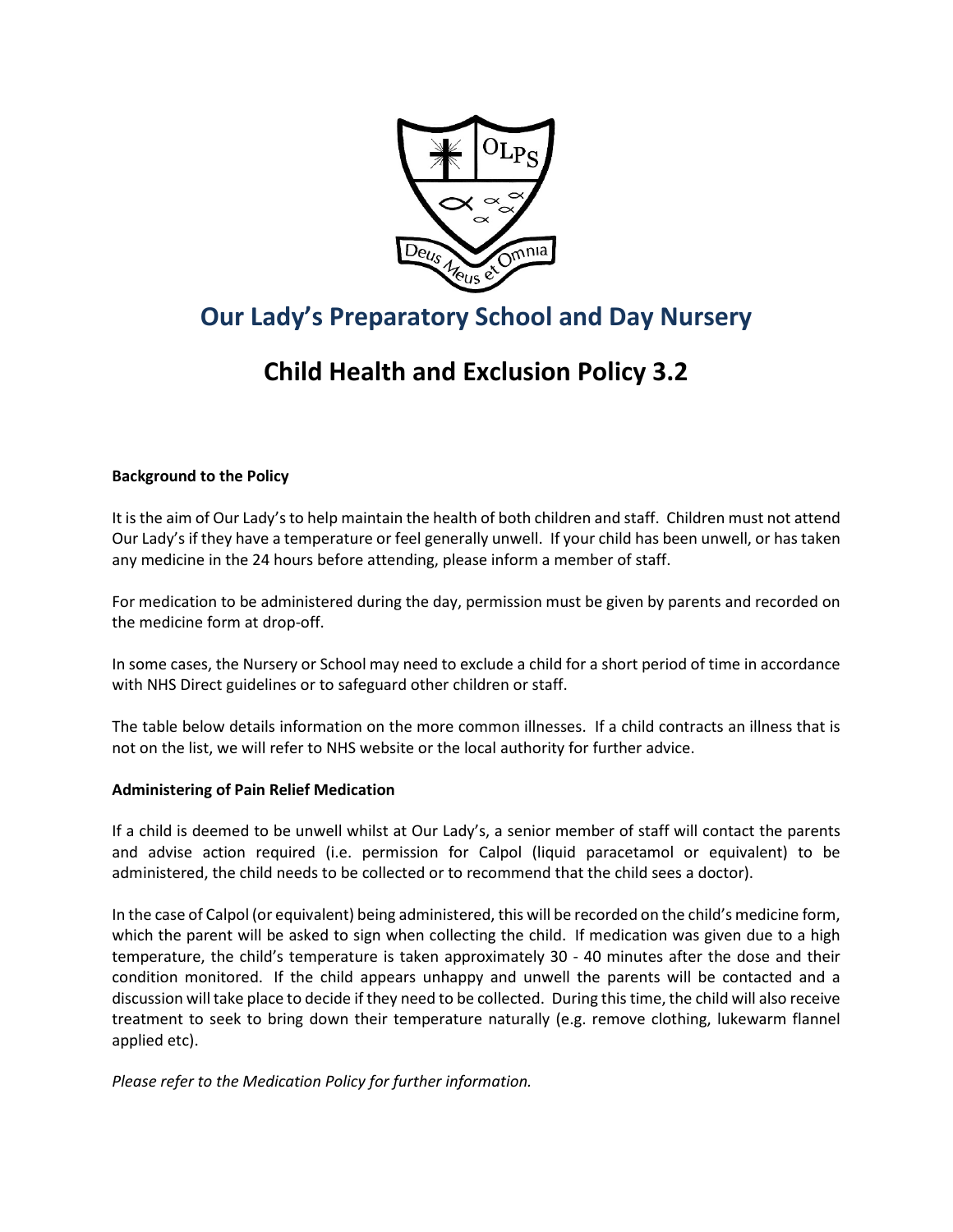#### **Exclusion Periods for typical childhood illnesses**

The table below is derived from Public Health England's "Guidance on infection control in schools and other childcare settings" and sets out the infectious and exclusion periods for various childhood illnesses. Extensive details are included in the link below:

Our Lady's understands that children being excluded from the school or nursery due to them being ill or recovering from illness may prove difficult for parents in terms of arranging alternative childcare for them at home during the exclusion period. However, it is vitally important as a means of minimising the risk of infection and illnesses spreading amongst people present in the school / nursery. Given this, parents' understanding and compliance with this policy is greatly appreciated.

| <b>Illness / Disease</b>                          | <b>Infectious Period</b>                                                                                                                                                                                 | <b>Exclusion Period for Infected Person</b>                                                                                        |
|---------------------------------------------------|----------------------------------------------------------------------------------------------------------------------------------------------------------------------------------------------------------|------------------------------------------------------------------------------------------------------------------------------------|
|                                                   |                                                                                                                                                                                                          |                                                                                                                                    |
| Covid-19                                          | Follow Government advice. Until test<br>results are returned, self-isolation, if<br>positive self-isolation for 10 days<br>dependent on updated advice. Please<br>refer to the Covid-19 Risk Assessment. | 10 days, under constant review.                                                                                                    |
| Chicken<br>Pox<br>and<br><b>Shingles</b>          | Usually 5 to 6 days after start of rash.                                                                                                                                                                 | Once the spots have all crusted over.<br>(Usually about 1 week).                                                                   |
| Conjunctivitis/<br><b>Sticky Eyes</b>             | While the infection is active.                                                                                                                                                                           | Not usually necessary unless a child is<br>unwell.                                                                                 |
| <b>Diarrhoea</b><br>and<br>vomiting               | Whilst symptoms are present.                                                                                                                                                                             | 48 hours after the last episode of<br>diarrhoea or vomiting.                                                                       |
| <b>Fifth</b><br><b>Disease</b><br>(Slapped Cheek) | Infectious before rash appears.                                                                                                                                                                          | Until you have recovered.                                                                                                          |
| <b>Glandular Fever</b>                            | While the virus is present in saliva.                                                                                                                                                                    | Until you have recovered.                                                                                                          |
| Hand<br>foot<br>and<br>mouth                      | During the acute stage of the illness.                                                                                                                                                                   | Until you feel well - no need to wait<br>until last blister has gone.                                                              |
| <b>Head and body lice</b>                         | Whilst eggs or lice remain alive.                                                                                                                                                                        | No exclusion period. Treatment for<br>the child and their family must start<br>immediately where live head lice<br>have been seen. |
| Impetigo                                          | Whilst the septic spots are discharging<br>pus.                                                                                                                                                          | Until sores have dried up, blistered,<br>crusted over or 48 hours after<br>treatment.                                              |